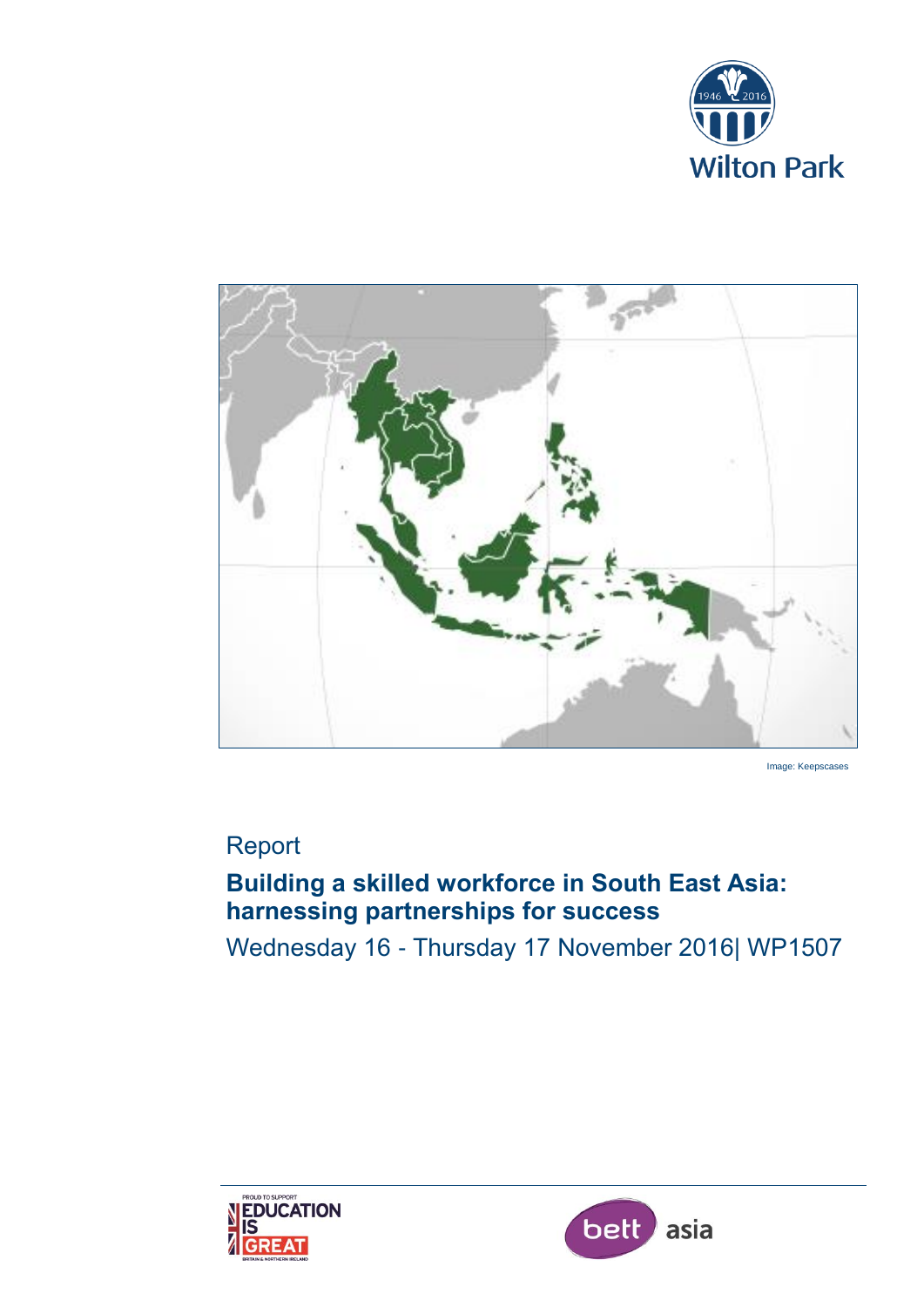

## Report

## **Building a skilled workforce in South East Asia: harnessing partnerships for success**

Wednesday 16 – Thursday 17 November 2016| WP1507

## **Executive summary**

The world of work is changing rapidly and training for the future workforce needs to reflect this. Thought-leaders from across ASEAN and the UK came together to discuss these challenges, share innovations and consider how to build successful partnerships. This report highlights the differences between the different country contexts but also the opportunities for sharing learnings.

A key issue was where the responsibility lies for building a new skilled workforce and how to encourage dialogue between Governments, Education Institutions, Industry, Employers, Parents and Students. Building successful partnerships between these stakeholders was seen as key to rising to future challenges especially around raising the profile of Technical and Vocational Education and Training (TVET) and changing the perception of students studying STEM subjects (Science, Technology, Engineering, Mathematics) to address future skills gaps.

Key recommendations include the need for Governments to first understand the problem and collect data to identify and plan for future skill gaps. Governments should also act as catalysts to overcome infrastructure challenges and increase access to training in more rural areas. Government regulation, such as the introduction of employer levies to fund apprenticeship schemes, can provide incentives for skills development. Employers and universities also need space for innovation to develop skills frameworks and align TVET pathways with academic pathways. There are opportunities to develop "portable qualifications" across the ASEAN region and more widely to provide quality assurance and enable workers to travel.

University programmes which include extended work-placed learning, such as Malaysia's 2U2i plans (Two Years University; Two Years Industry), can support the development of soft skills, increase employability and raise the profile of TVET routes.

Employers also need to engage earlier with schools so that pupils and parents are aware of exciting future careers and the need for STEM subjects. A shift in perception with parents and students is also needed to raise the profile of TVET; countries such as the Philippines and Brunei are addressing this through different strategies.

There are wide-ranging opportunities for sharing ideas and harnessing new partnerships, both across this dynamic region and with the UK. The ASEAN region is well placed to lead the way in developing this skilled future workforce.

## **Introduction**

Technology is revolutionising the way we work. A U.S. Department of Labour report estimates that 65 percent of today's children entering primary school will be employed in jobs that do not yet exist.

Thought leaders from government, education institutions and business from the ASEAN region and the UK came together in November 2016 for a one-day dialogue to discuss how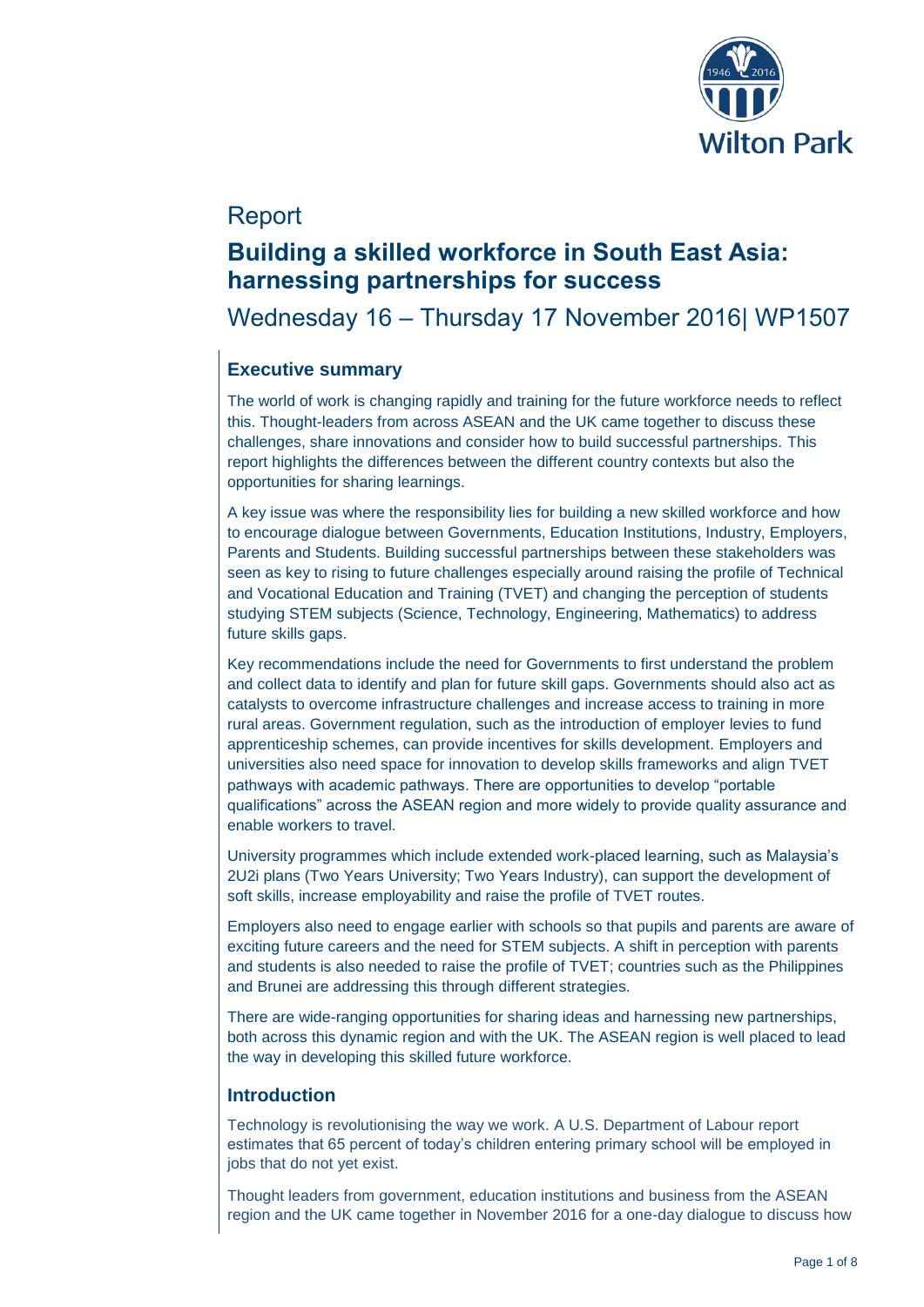countries can best prepare to address the challenge of educating and training the ASEAN region's future workforce for jobs that have not yet been created.

The Wilton Park dialogue was held in collaboration with the Bett Asia Leadership summit. The dialogue formed part of the UK's Education is GREAT campaign in Malaysia and was organised with the British High Commission in Malaysia in partnership with the Department for International Trade.

The objectives of the dialogue were to:

- Bring together thought-leaders from ASEAN and the UK to share innovative practice and ideas in equipping the future workforce
- Explore ways to encourage collaboration between schools, universities and private industry in a whole-of-education approach through the development and promotion of STEM subjects (science, technology, engineering & mathematics) and TVET (technology, vocational education & training)
- Identify innovative approaches to providing broader skills for employability
- Provide an opportunity for all stakeholders (political leaders, government policy makers, skills and training providers and others) to explore and develop future strategies.
- Identify opportunities to maximise partnerships to provide the skilled workforce of tomorrow.
- Link Malaysia's chairmanship of ASEAN Education (till 2017) with the UK Education is GREAT campaign

The discussion was in line with the Sustainable Development Goal 4 'Ensure inclusive and quality education for all and promote lifelong learning 'which every country is committed to, and the outcomes of the Ninth ASEAN Education Ministers meeting on education in the ASEAN region.

ASEAN is set to be the  $4<sup>th</sup>$  largest economy by 2030, however in order to achieve this economic goal the region needs to rectify the current skills mismatch and champion skills development, life skills and lifelong learning.

This report highlights:

- The importance of considering both the global and the local context when understanding the challenges of the future workforce needed in ASEAN countries and how to plan for this.
- Outlines ideas around what education should look like to prepare the future workforce.
- Different stakeholder's responsibilities.
- Recommendations and actions.

### **Context**

The world of work is changing rapidly and the future is very unknown. With technological advances there could be 40 million new jobs by 2030 and these so called 'horizon jobs' are still to be generated. Coupled with the arrival of the  $4<sup>th</sup>$  Industrial Revolution, technological advances and Artificial Intelligence, many jobs will also cease to exist (in America alone 40% of jobs will no longer exist by 2030) and jobs that are easier to digitise are the easiest to outsource. This will further increase the gap between "winners and losers" as those with poor skills are unable to access well paid and rewarding jobs and also more likely to see themselves as political objects rather than actors in the system.

There is also expected to be a significant increase in self-employment and with people no longer having a "cradle to grave career" there is concern that current and future students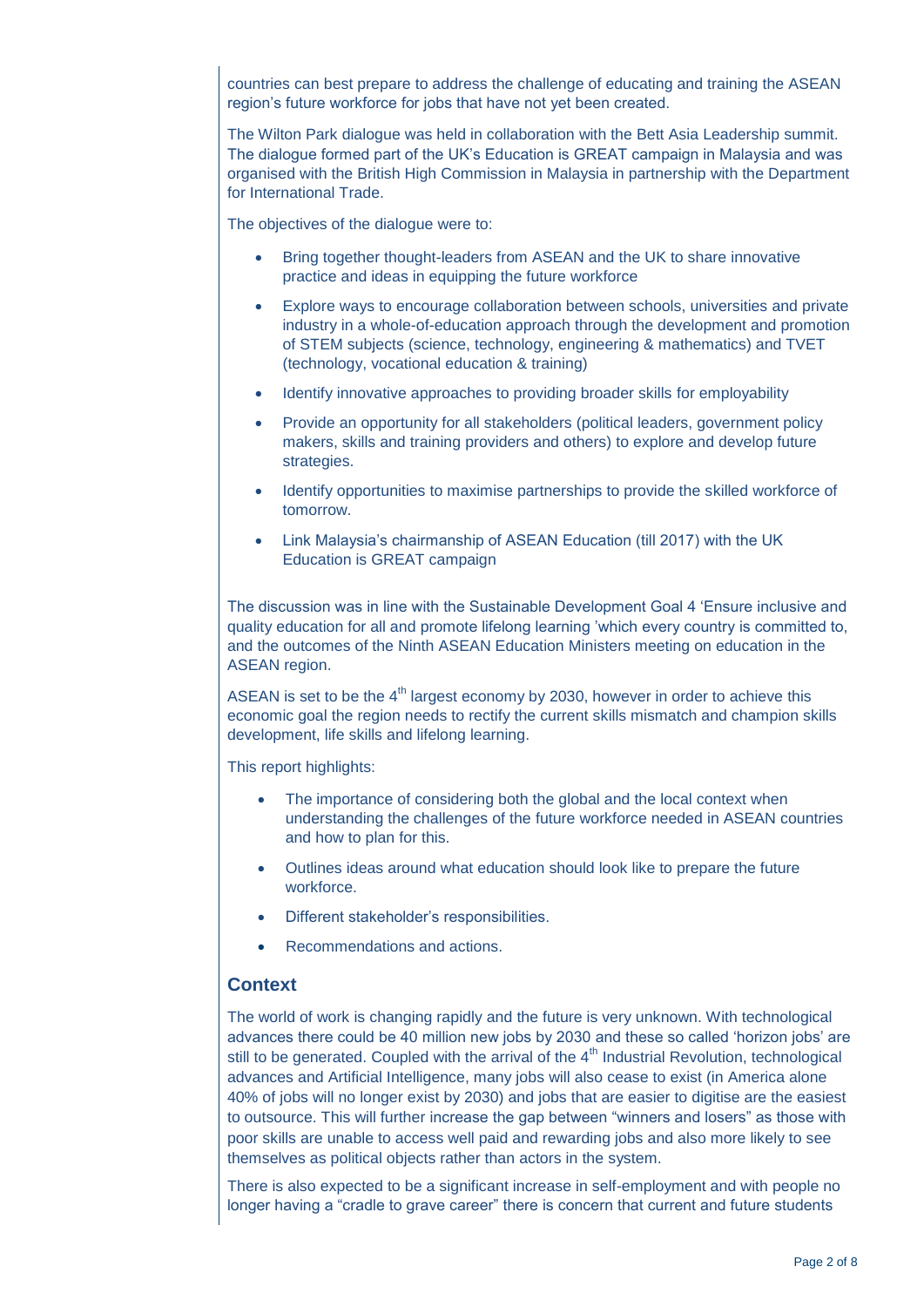are not going to be "workplace ready". Employers are now looking much more at soft skills, including speaking English, in addition to knowledge and professional skills. There is also a need to foster resilience, agility and curious minds. Skills such as communication, creativity and critical thinking are not new, however the increased spread, reliance on and opportunities offered by ICT are changing the dynamic.

It is therefore vital to invest in the upskilling of current and future workers in these so-called '21st century skills'. The ASEAN region has the opportunity to rise to this challenge. This will require addressing the whole education system, especially at higher education level. A perception shift is needed so that TVET education routes are as equally valued and respected as academic routes. This change needs to happen across all stakeholders with students, parents, teachers, employers and governments all having a role to play. Students and parents also need to have more information when making education choices. In the past STEM subjects have been dropped in preference to arts that are seen as easier subjects to pass and achieve high grades in, however this closes off a raft of future career choices that are, and will be, in high demand in society.

### **Why context matters**

#### **Global**

- There is no single solution to overcoming future skills and education challenges and neither is there one country that has the answer.
- Whilst there are some similarities across the ASEAN region, such as a strong commitment to education by both governments and parents, ASEAN is made up of ten very different countries with differing levels of economic advancement.
- It is therefore important that each country takes overall ownership for developing their own strategy and does not simply adopt a 'copy and paste' approach to new ideas and innovations.
- With the wider global context changing there is a rise of what can be termed 'unconventialism'. However, the recent political shift to the right with more nationalist policies could actually push individuals to take a more global outlook. Due to the continued spread of globalisation, there are other issues to consider that influence the skills and education agenda. One example is the role of migrant workers and its effect on immigration numbers. There are currently 250 million people moving around the world for work purposes. ASEAN countries need to address how to support the upskilling of foreign workers whilst also ensuring that industry and governments invest in training their local workforce.

#### **National**

- Countries need to fully **understand the nature of the problem** before deciding how to tackle this challenge. Without a clear picture of what the current and future skills shortages are, it is difficult for governments, industry and educationalists to respond effectively.
- The UK skills survey is one successful example used to gather information about the skills needs for the economy. This is administered through an independent body on behalf of the UK government to 90,000 business leaders every two years.
- A similar approach could be undertaken in ASEAN countries where it has not already been introduced. This would also contribute to a skills development 'roadmap'.
- There are multiple **Political** influences that need to be addressed. Often education and skills are the responsibilities of different ministries which makes collaboration difficult; equally when ministers change with each new government. For example, in the UK in the past 60 years there have been 65 ministers responsible for skills, 30 acts of parliament to support skills and 11 complete changes in policy direction.
- Sometimes the main barrier to progress is the government. For example, it was noted that in Thailand the large civil service may be a key reason for inefficiencies in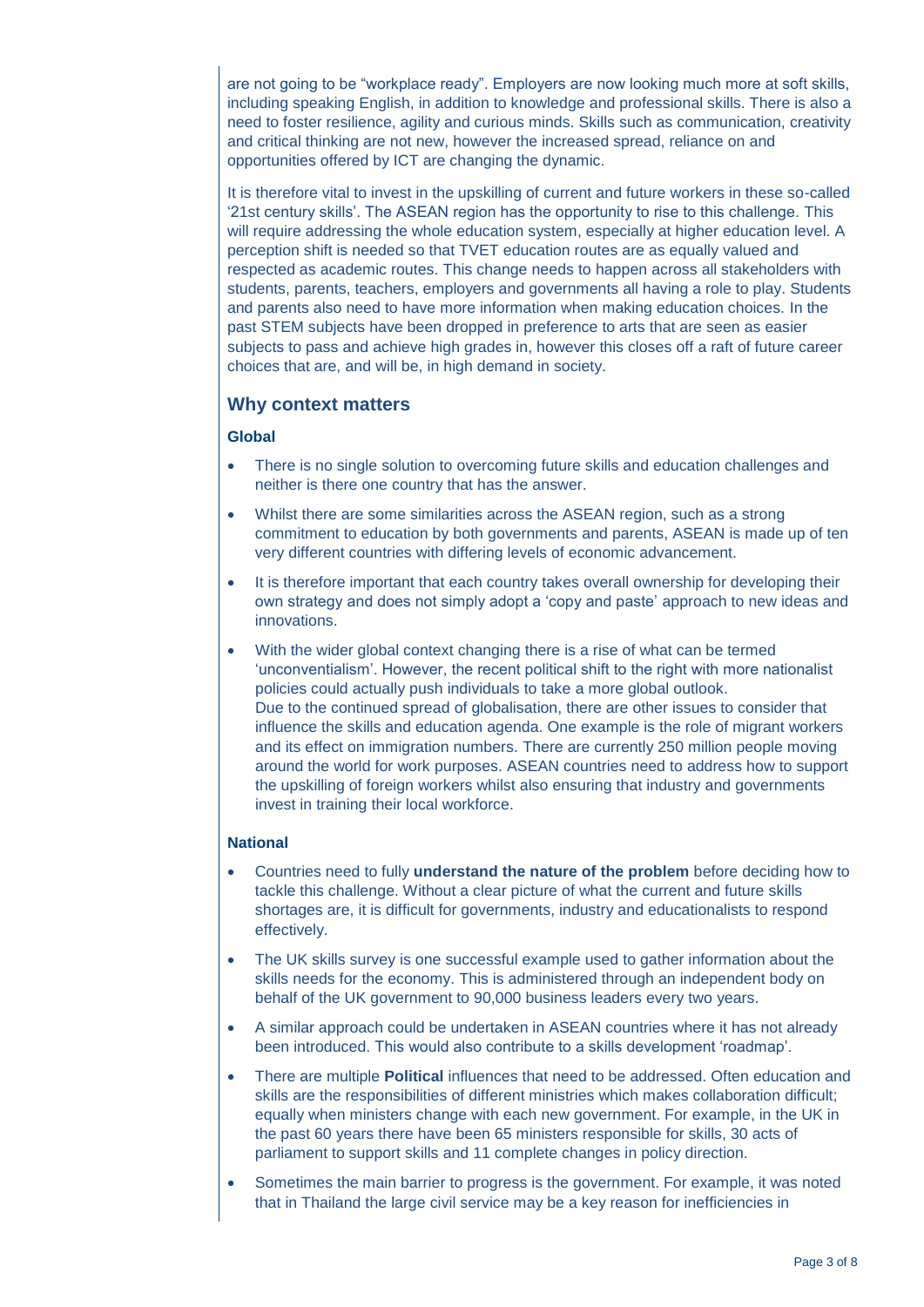education policy.

- Whilst many countries have developed progressive and supportive policies to meet the needs for the future workforce, there is often a gap between the policy and how it is then implemented.
- Courageous leadership is needed by government and business leaders to navigate the fast-changing landscape of a future workforce and address future skills gaps. This may require unpopular decisions by governments.
- Whilst the political will may be present to introduce new technology and find innovating training methods, the required **infrastructure may be lacking**. This is especially the case in some of the most rural areas in the ASEAN region where a lack of good roads, electricity and internet connectivity mean that the necessary training and education cannot reach everyone. This will further increase the rural-urban divide as those in more remote areas do not receive the training needed to upskill them for future jobs.
- In order to overcome national challenges it will be vital to develop and build on successful national as well as international partnerships between governments, employers and educators. Working in partnership is hard but needs to be a priority.

#### **Key recommendations**

- Countries should collect an evidence base and establish a system to regularly find out what skills employers want. This could be done through the formation of an independent but government funded body, like UK Skills survey.
- Governments should act as catalysts to improve infrastructure and expand access to technology and training in more rural areas.
- The different stakeholders (students, parents, teachers, employers and government) need to be more joined up, with increased information and knowledge sharing including examples of best practice, especially in terms of correcting commonly held misperceptions.
- Partnerships between government, industry and educators can then ensure equitable distribution of training through new technology and blended learning.
- At a global level there needs to be continued collaboration across the ASEAN region in addition to building on the learnings from other countries such as the UK

#### **What should education look like for the future workforce?**

- With so many unknowns for the future world of work, Governments, Educators, Employers and Students need to be prepared to constantly revise and adapt learning and training.
- It is time to say goodbye to the idea of a "graduation" and instead call it "welcome to life-long learning". As technology and the world of work will change quickly, individuals will need to be upskilling constantly to meet the changing demands of the workplace.
- There is also a need to meet individuals' needs by providing opportunities for flexible learning. By viewing training as 'juke box delivery' it allows individuals to develop specific skills and take ownership of their own development.
- Technology can be a positive enabler for flexible learning especially through blended learning. Students who might live in more remote areas will need to have access to more training opportunities through innovations such as hologram teachers and video courses such as MOOCs.
- However, the role of face to face learning must not be forgotten as bringing people together to share ideas is a very powerful tool and especially important for developing soft skills.
- With employers asking for more soft skills, universities need to embed these further into courses, for example through greater focus on placements in industry as well as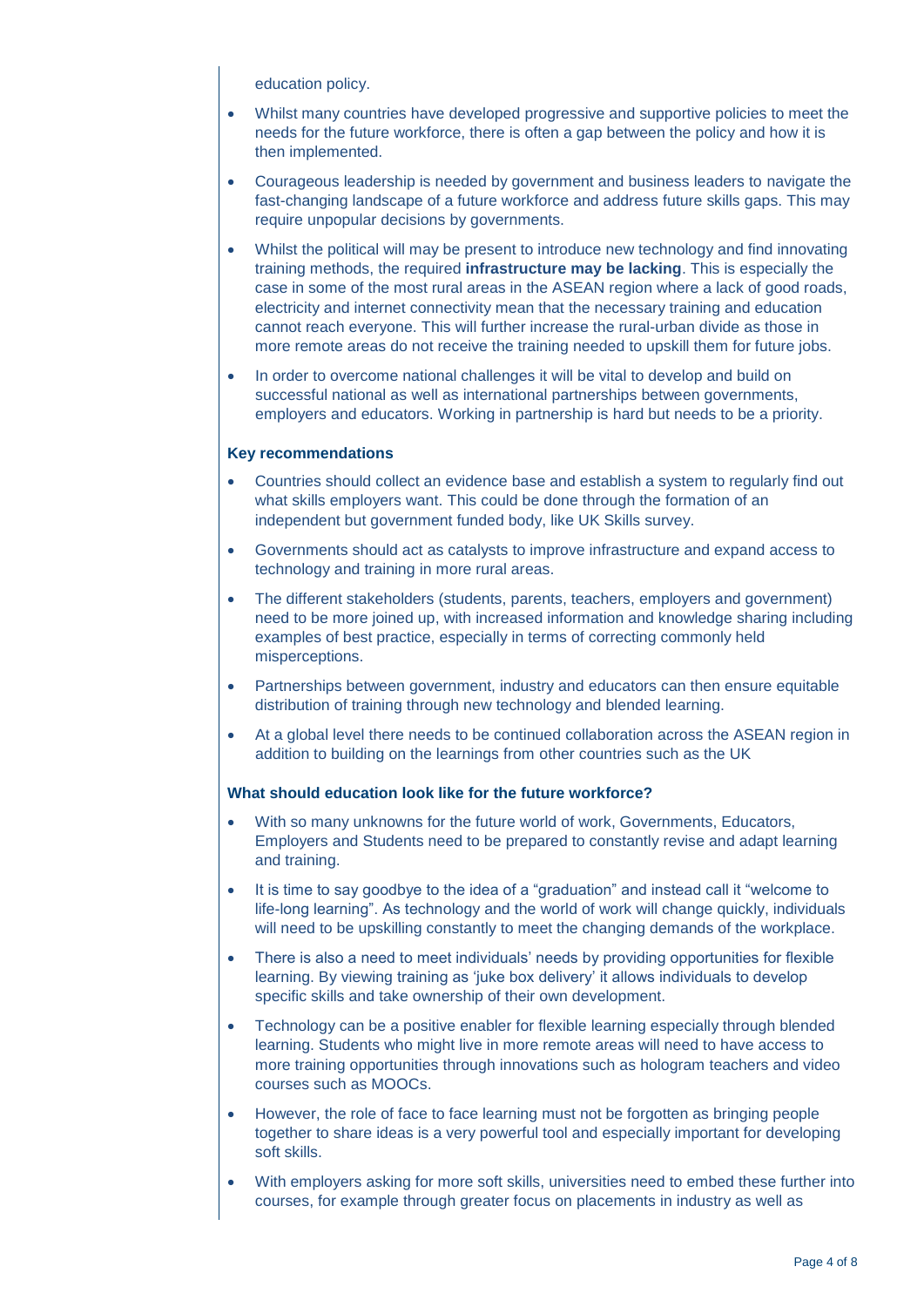developing interview skills and English language support.

- TVET routes need to be valued and mapped so they are seen as equal to academic routes. In the past some vocations such as being a chef were not well regarded. However, a change in image (perhaps due to celebrity chefs and popular TV shows) has changed peoples' perception of this career choice. In the UK a Skills Academy specific to the rail industry has been established, the [National Skills Academy for Rail,](http://www.nsar.co.uk/) which has mapped the TVET and academic routes via its 'Apprenticeship to Fellowship' programme. This means that students can seamlessly cross from one educational route to another in either direction. This approach could be useful for ASEAN countries.
- In order to successfully increase the popularity of STEM and TVET, the education system as a whole needs to be considered so that the awareness of these routes and subjects as well as a change in perception starts from early years education rather than waiting until Higher Education.
- Apprenticeships, if used successfully, are one way to foster a stronger link between relevant training and the workplace. The UK's rejuvenated apprenticeship scheme, including the introduction of an Employers Pay Levy system, is a useful example to share $^{\mathsf{1}}$ .
- Cambodia is championing apprenticeships, setting the target in its labour law of 10% of workers following apprenticeship schemes. However, once workers complete their apprenticeships they do not receive any higher salary and so there are few incentives (apart from a legal requirement) to promote this route.
- In Malaysia there are some tax incentives for employers to provide apprenticeships.
- There is currently not enough standardisation of skills across many industries. In the future workers will need to be more mobile. To enable this workers will need "portable qualifications" which are quality assured against globally recognised standards. This framework will provide a benchmark for training providers.

#### **Key recommendations**

- The perception of STEM and TVET needs to change so that students holding these qualifications appreciate they lead to "fun, cool, sexy and high paid" careers.
- Draw on successful examples from similar areas where perceptions and mind-sets have shifted, for example MasterChef TV programme. Or in Malaysia a programme run by Pearson to encourage girls into STEM subjects called "gorgeous girls".
- Develop common international standards for some professions to allow for 'portable qualifications'. This means that the professions become internationally recognised and with appropriate quality assurance, allowing the flow of skills around the world. ASEAN could work towards building a common accredited skills curriculum and competencies for some professions.

#### **Who is responsible for preparing the future workforce?**

#### **Governments**

- A balanced approach is needed so that governments act as regulators, ensuring industries and trainers comply with rules, whilst supporting innovations. Governments need to be a stabilising influence and create space for employers to be catalysts for change.
- There is also a tension between the short term nature of politics and the commercial needs of industry. This means that constantly changing policies and structures prevent sustainable long term planning.
- The Philippines are dismantling any stigma around TVET through creating a qualifications framework that links together basic education, skills education and higher

<sup>1</sup> <https://www.gov.uk/topic/further-education-skills/apprenticeships>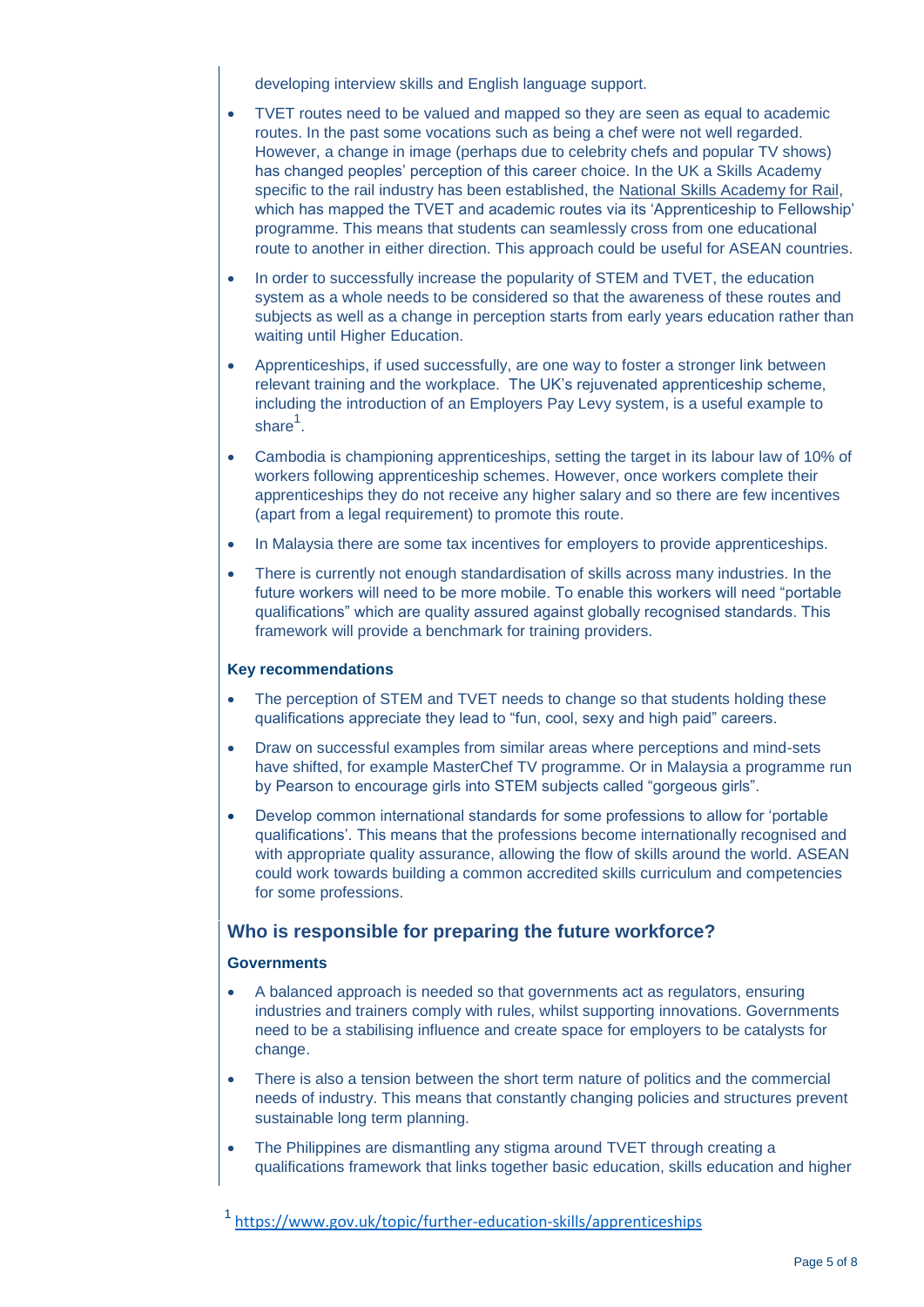education. This maps out TVET as a career path and raises its status. [TESDA](http://www.tesda.gov.ph/) (Technical Education Skills Development Authority) have a two pronged strategy to poverty reduction which recognises the role of TVET for both social equity and for global competitiveness.

 Governments can encourage international partnerships to boost the quality of higher education. The [British Council Global Gauge](https://www.britishcouncil.org/education/ihe/knowledge-centre/global-landscape/global-gauge) provides an assessment of the openness of higher education policy's to international partnerships. Malaysia is ranked "very high" and Indonesia, Thailand, Philippines and Vietnam are ranked "high" overall across measures looking at openness, quality assurance and recognition and access and sustainability.

#### **Employers**

- Business needs to engage with both schools and universities to ensure that the profile of STEM and TVET are raised and also to start this process as early as possible in schools.
- However, the majority of businesses are SMEs which makes it harder for them to commit the required time and resources to do this. It also creates challenges for how governments and universities reach out to and work with smaller businesses.
- Employers have a key role to play in lifelong learning and upskilling their workers. This should not be limited to providing training as part of Higher Education but should include ongoing training for the whole workforce such as mid-careerists and part-time workers
- Some countries, for example UK and Malaysia, have training levies which mandates employers to invest in training their workers.
- In Vietnam, there are examples of industries setting up laboratories within the universities. This means that students can engage with the world of work whilst employers can provide more bespoke training for possible future employees.
- In Malaysia, industry CEOs work closely with universities to support curriculum design to ensure it is relevant to the needs of industry and future employers.

#### **Universities/Education and training providers**

- Higher Education (HE) providers need to create and communicate clear career pathways. One example is Brunei which underwent a transformation of technical education in 2014 where 5 technical colleges were brought together under 1 umbrella which created a career path for entrepreneurship.
- Some countries have opened up their international higher education sector. Germany and Malaysia have been ranked as "top performers" according to a recent British Council research report which considered quality assurance and degree recognition alongside access and sustainability in international higher education.
- The role of universities in creating "work-ready" graduates was questioned. Whilst it was acknowledged that students need to gain knowledge, skills and soft skills to adapt to an ever-changing workforce, employers still have a part to play. Universities still expect employers to provide training for new recruits but need to work closely with employers to ensure that curriculum design and future training is joined up.
- University lecturers should spend more time in industry so that their skills and knowledge of the workplace remains current.

#### **Parents**

- There are many exciting new future jobs and training routes available that need to be clearly explained to parents by teachers, universities and employers.
- At the moment parents are keen for their children to become professionals such as accountants and lawyers and see vocational education as a second class education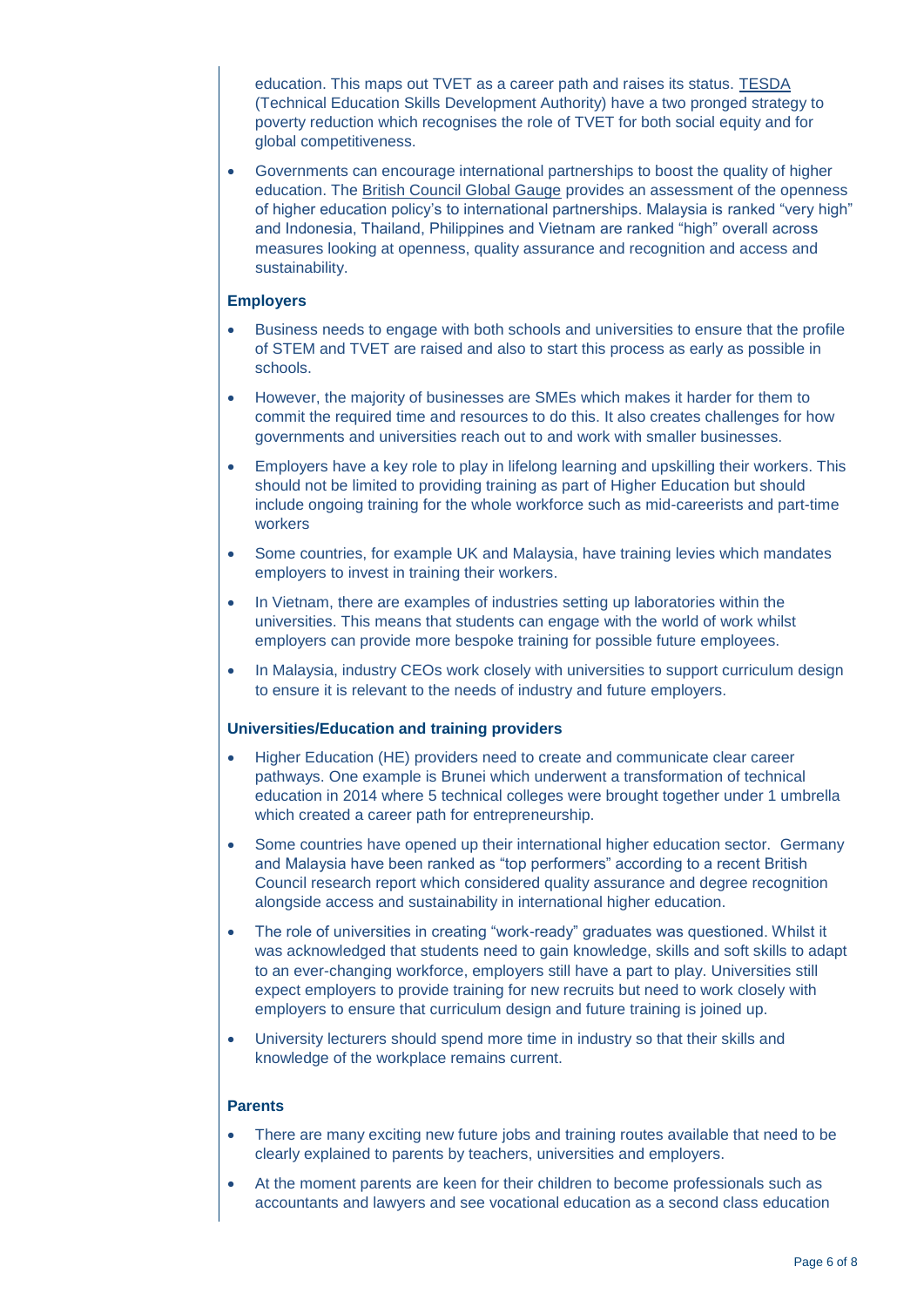choice for pupils that cannot achieve an academic education. Parents need to understand the skills their children may need to secure the jobs of the future so they can support their children to make the best educational choices based on their child's abilities and interests. If this cannot be achieved parents will be a big barrier to having more students follow a vocational route.

 The stigma attached to vocational and skills training needs to be removed so that parents are more open to their children exploring other education options and career choices.

#### **Teachers and schools**

- Many students will have greater knowledge and awareness of technology than their teachers. As the use of technology in classrooms increases the role of the teacher will shift even further towards that of an enabler and a facilitator.
- Teachers have a role to inspire and guide students to study STEM subjects. However, teachers may not have the confidence to teach these subjects and schools may not be able to offer these subjects due to a shortage of STEM teachers in some countries. This creates a viscous cycle.
- Teaching aids such as text books will need to be constantly updated to fit in with a dynamic and rapidly changing world. In Myanmar, as in many other countries, there is a programme to shift towards digital material, and especially with STEM content, across to mobile phones. This also allows a greater reach to students in more remote places who have mobile phones.
- Intensive training sessions for teachers can be effective to develop teachers' confidence in English and to use more engaging, learner-centred techniques. One example is the ["Teacher boot camp"](https://www.britishcouncil.my/teachingenglish-asia/news/ThailandBootCamp) in Thailand run by the Ministry of Education in partnership with the British Council. It also included a "master-trainer" course for Thai teachers who demonstrated the appropriate skills for teaching English and being reflective practitioners.
- With an increased focus on STEM subjects, teachers and schools still need to recognise the importance of a well-rounded education that also supports the development of soft skills.
- There is also significant variation between education systems in their ability to respond to future changes and the skills needed. Teachers are at the heart of this and to achieve a top future workforce the best graduates and business people need to enter the teaching profession.
- This requires far more investment including higher salaries and recognition of the teaching profession's importance. One of the reasons students in Singapore and Finland are topping world rankings is because teachers in these countries command far higher salaries than in other countries.
- School pupils should also be given more guidance on subject choices, careers and future employment opportunities via more joint working and events between schools and businesses. Teachers also need to engage with parents to explain careers of the future.

#### **Key recommendations**

- **Governments:** have a strong role to play in setting the policy framework, encouraging collaboration with higher education and skills providers, and employers, and providing the infrastructure (such as electricity and roads) so that everyone is able to access training opportunities. Governments also need to address the rural-urban divide specifically.
- **Employers**: need to engage with schools earlier for example from the early years stage so that students are aware of different career paths. They also need to do more to engage with parents to raise the profile of new and exciting careers of the future which